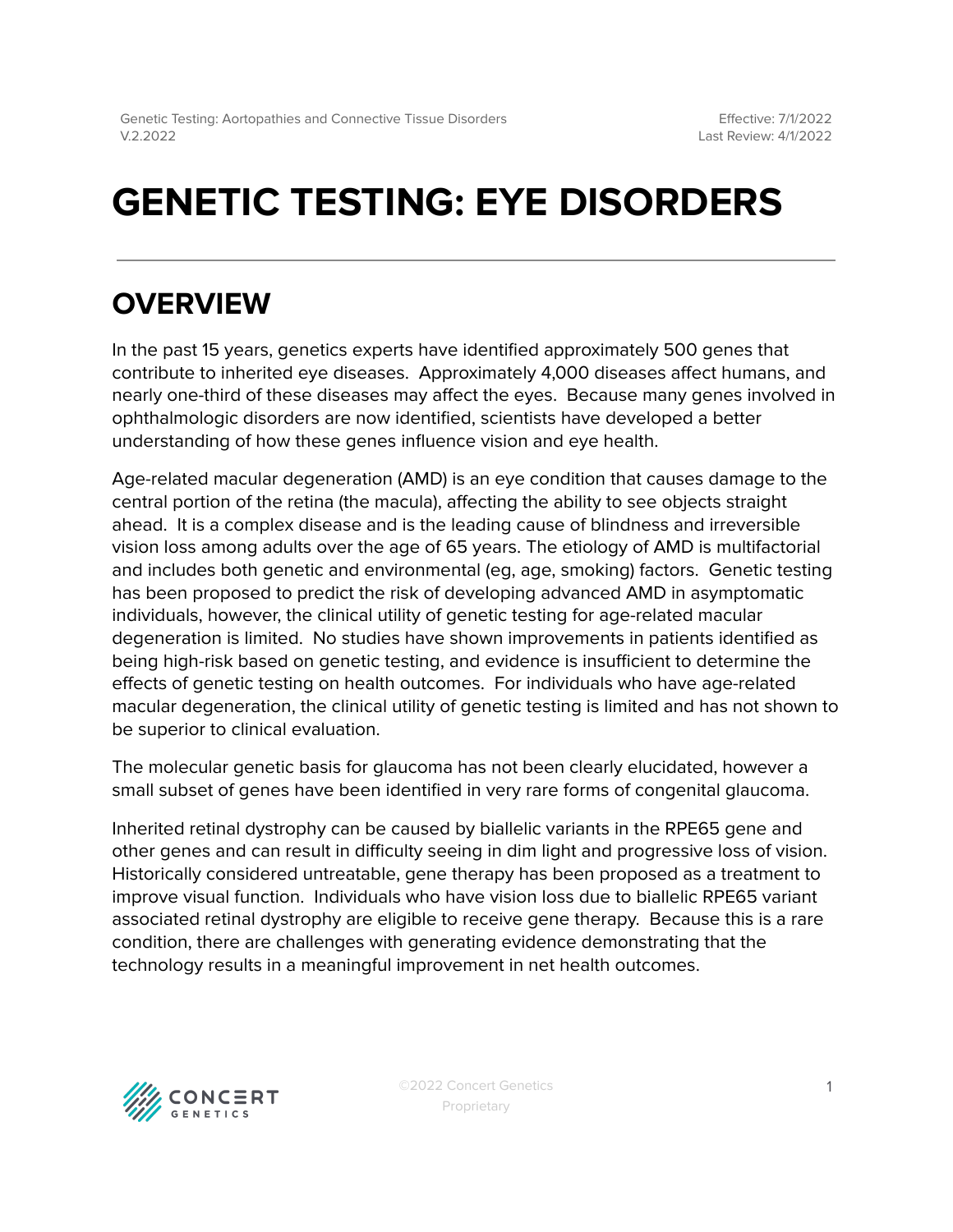## <span id="page-1-0"></span>**POLICY REFERENCE TABLE**

Below is a list of higher volume tests and the associated laboratories for each coverage criteria section. This list is not all inclusive.

| <b>Coverage Criteria</b><br><b>Sections</b>                                                                               | <b>Example Tests (Labs)</b>                                                                               | <b>Common CPT</b><br><b>Codes</b> | <b>Common ICD</b><br><b>Codes</b>                                 | <b>Ref</b>           |
|---------------------------------------------------------------------------------------------------------------------------|-----------------------------------------------------------------------------------------------------------|-----------------------------------|-------------------------------------------------------------------|----------------------|
| <b>Known Familial Variant Analysis for Eye Disorders</b>                                                                  |                                                                                                           |                                   |                                                                   |                      |
| <b>Known Familial</b><br><b>Variant Analysis</b>                                                                          | Targeted Mutation Analysis for a<br>Known Familial Variant                                                | 81403                             |                                                                   |                      |
| <b>Macular Degeneration</b>                                                                                               |                                                                                                           |                                   |                                                                   |                      |
| <b>Macular</b><br>Degeneration                                                                                            | Macula Risk <sup>®</sup> (ArcticDX, Inc.)                                                                 | 81401, 81479,<br>81599            | H35.30,<br>H35.3110-H35.<br>3194,<br>H35.3210-H35.<br>3293, Z13.5 | 1, 2,<br>3, 7        |
|                                                                                                                           | Vita Risk <sup>®</sup> (ArcticDX, Inc.)                                                                   | 0205U                             |                                                                   |                      |
|                                                                                                                           | <b>Macular Degeneration NGS Panel</b><br>(Sequencing & Deletion/Duplication)<br>(Fulgent Genetics)        | 81405, 81408,<br>81479            |                                                                   |                      |
| <b>RPE-Associated Retinal Dystrophy/Leber Congenital Amaurosis</b>                                                        |                                                                                                           |                                   |                                                                   |                      |
| <b>RPE65</b><br>Sequencing<br>and/or<br>Deletion/Duplicati<br>on Analysis or<br><b>Multigene Panel</b><br><b>Analysis</b> | <b>RPE65 Sequencing Analysis</b><br>RPE65 Deletion/Duplication Analysis                                   | 81406                             | H35.50-H35.5<br>4                                                 | 1, 4,<br>5, 6,<br>10 |
| Glaucoma                                                                                                                  |                                                                                                           |                                   |                                                                   |                      |
| Glaucoma                                                                                                                  | Invitae Glaucoma Panel (Invitae)<br>Glaucoma Panel (GeneDx)<br><b>Glaucoma Panel (PreventionGenetics)</b> | 81479                             | <b>H40</b>                                                        | 1, 9,<br>11          |
| <b>Covered Eye Disorders</b>                                                                                              |                                                                                                           |                                   |                                                                   |                      |
| <b>Covered Eye</b><br><b>Disorders</b>                                                                                    | See below                                                                                                 | 81400-81408                       |                                                                   | 8, 9                 |

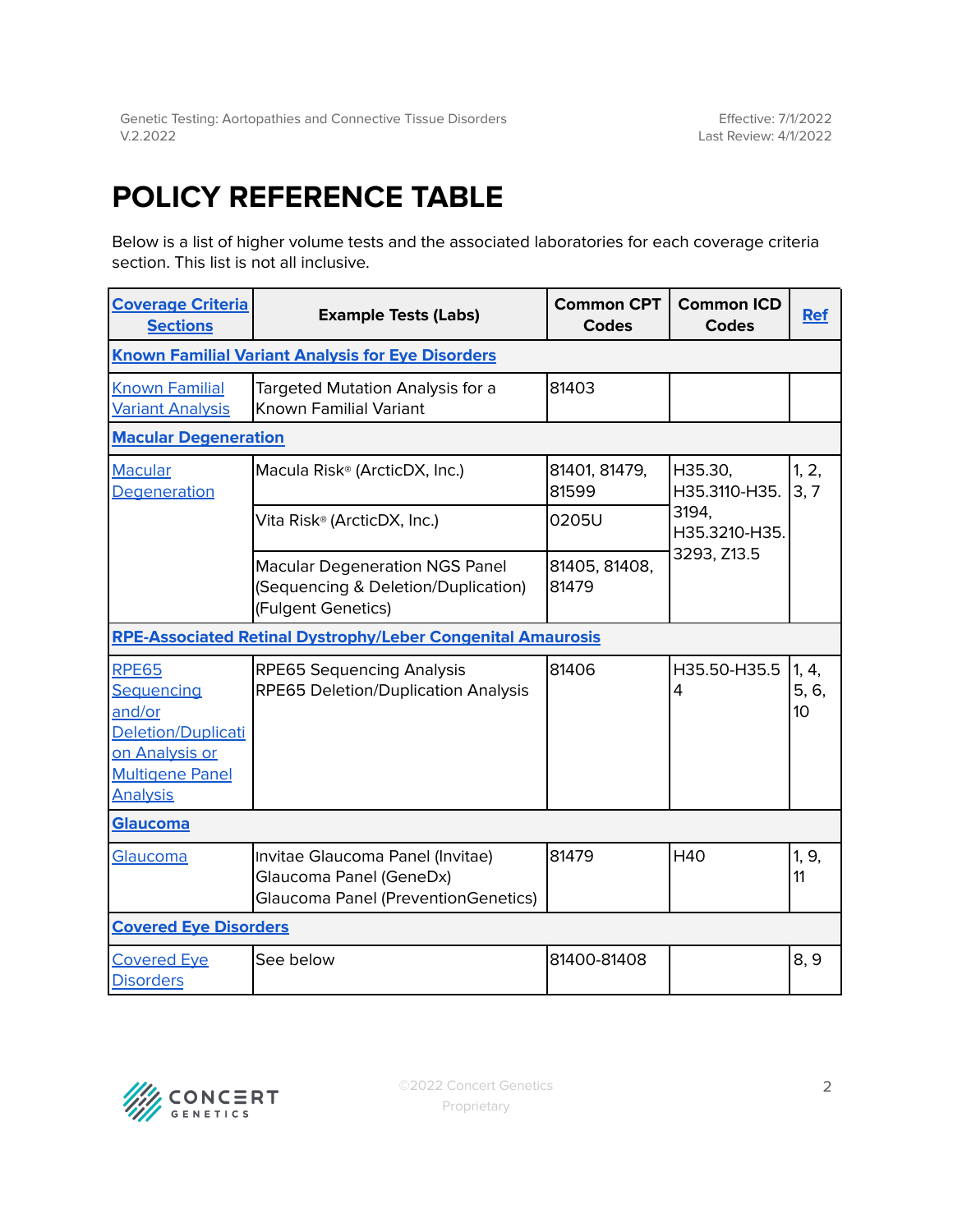## **OTHER RELATED POLICIES**

This policy document provides coverage criteria for Genetic Testing for Eye Disorders. Please refer to:

- **Genetic Testing: Hereditary Cancer Susceptibility** for coverage criteria related to genetic testing for retinoblastoma.
- **Genetic Testing: Hearing Loss** for coverage criteria related to genetic testing for disorders that include hearing loss, such as Usher syndrome.
- *●* **Genetic Testing: Multisystem Inherited Disorders, Intellectual Disability, and Developmental Delay** for coverage criteria related to oculocutaneous albinism and other multisystem inherited disorders.
- **Genetic Testing: General Approach to Genetic Testing** for coverage criteria related to genetic testing for eye disorders that are not specifically discussed in this or another non-general policy.

## <span id="page-2-0"></span>**COVERAGE CRITERIA**

### <span id="page-2-1"></span>**KNOWN FAMILIAL VARIANT ANALYSIS FOR EYE DISORDERS**

- I. Targeted mutation analysis for a known familial variant (81403) for an eye disorder is considered **medically necessary** when:
	- A. The member has a <u>close [relative](#page-4-1)</u>' with a known pathogenic or likely pathogenic variant causing the condition.
- II. Targeted mutation analysis for a known familial variant (81403) for an eye disorder is considered **investigational** for all other indications.

[back](#page-1-0) to top

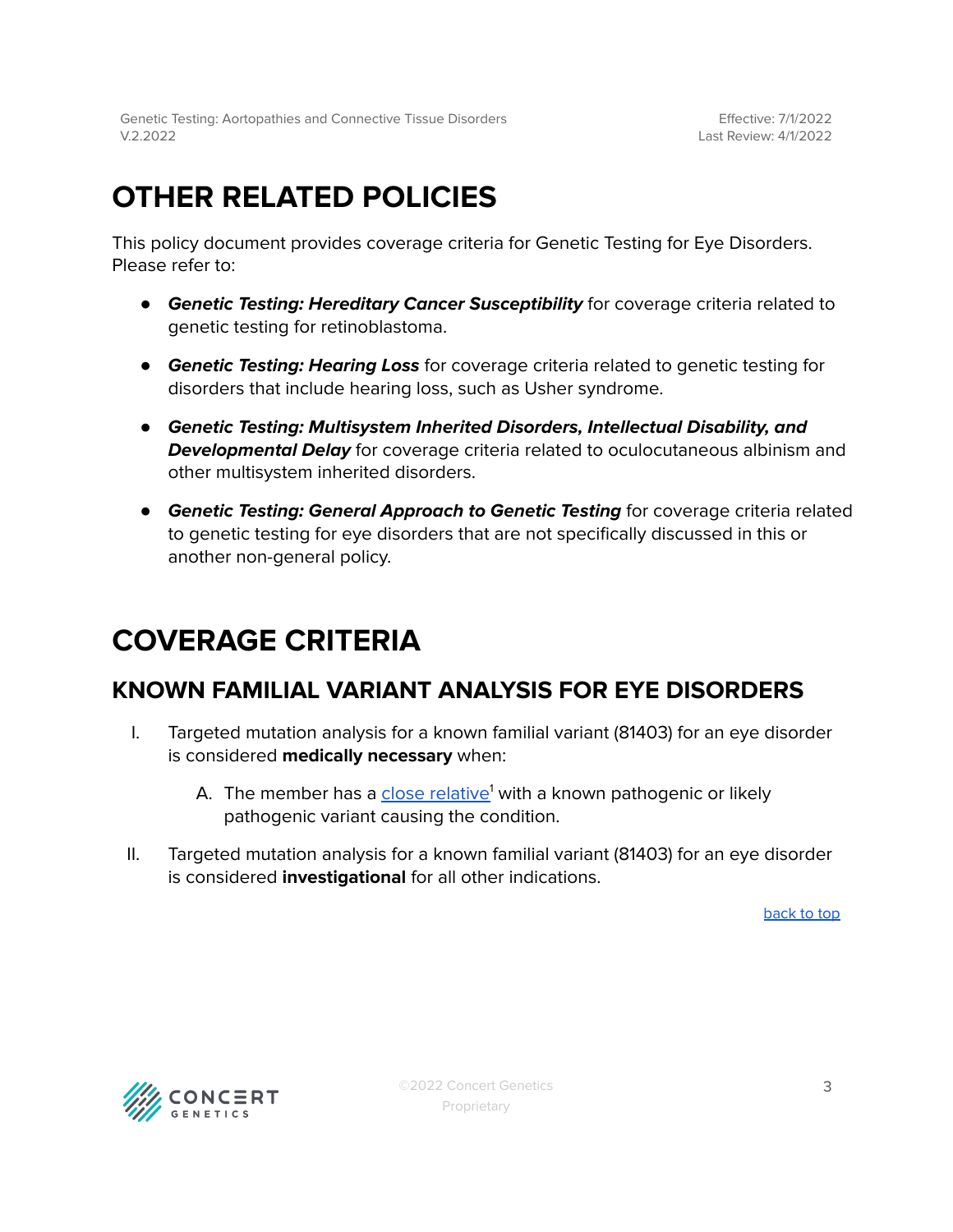### <span id="page-3-0"></span>**MACULAR DEGENERATION**

I. Genetic testing for macular degeneration (81401, 81405, 81406, 81408, 81479, 81599, 0205U) is considered **investigational**.

[back](#page-1-0) to top

### <span id="page-3-1"></span>**RPE65-ASSOCIATED RETINAL DYSTROPHY / LEBER CONGENITAL AMAUROSIS**

### **RPE65 Sequencing and/or Deletion/Duplication Analysis or Multigene Panel Analysis**

- I. Genetic testing for RPE65-associated retinal dystrophy / Leber congenital amaurosis via RPE65 sequencing and/or deletion/duplication analysis (81406) or a multigene panel (81434) that includes RPE65 is considered **medically necessary** when:
	- A. The member has a diagnosis of a retinal dystrophy or Leber Congenital Amaurosis, **AND**
	- B. The member is being considered for treatment with voretigene neparvovec (Luxturna® ).
- II. Genetic testing for RPE65-associated retinal dystrophy / Leber congenital amaurosis via RPE65 sequencing and/or deletion/duplication analysis (81406) or a multigene panel (81434) that includes RPE65 is considered **investigational** for all other indications

[back](#page-1-0) to top

### <span id="page-3-2"></span>**GLAUCOMA**

I. Genetic testing for glaucoma (81479) is considered **investigational**.

[back](#page-1-0) to top



©2022 Concert Genetics Proprietary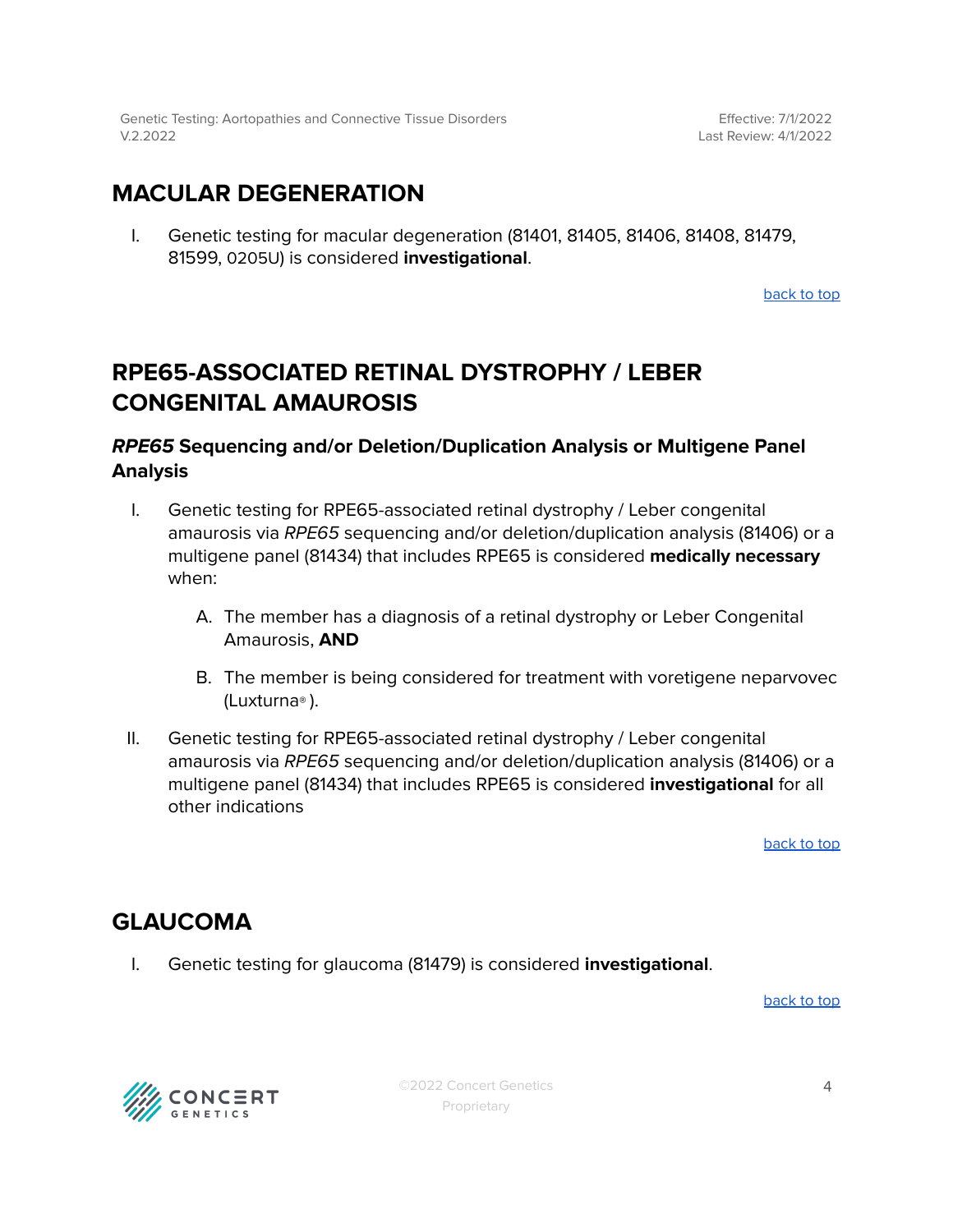### <span id="page-4-0"></span>**OTHER COVERED EYE DISORDERS**

The following is a list of conditions that have a known genetic association. Due to their relative rareness, it may be appropriate to approve claims for these tests to establish or confirm a diagnosis.

- I. Genetic testing to establish or confirm one of the following eye disorders to guide management is considered **medically necessary** when the member demonstrates clinical features\* consistent with the disorder (the list is not meant to be comprehensive, see II below):
	- A. Duane [Syndrome](https://www.ncbi.nlm.nih.gov/books/NBK1190/)
	- B. Familial Exudative Vitreoretinopathy
	- C. Retinitis [Pigmentosa](https://www.ncbi.nlm.nih.gov/books/NBK1417/)
	- D. [Aniridia](https://www.ncbi.nlm.nih.gov/books/NBK1360/)
	- E. X-linked Congenital [Retinoschisis](https://www.ncbi.nlm.nih.gov/books/NBK1222/)
	- F. Presenile Cataracts
- II. Genetic testing to establish or confirm the diagnosis of all other eye disorders not specifically discussed within this or another medical policy will be evaluated by the criteria outlined in General Approach to Genetic Testing (see policy for coverage criteria).

\*Clinical features for a specific disorder may be outlined in resources such as [GeneReviews](https://www.ncbi.nlm.nih.gov/books/NBK1116/), [OMIM](https://www.omim.org/), National Library of Medicine, Genetics Home [Reference,](https://medlineplus.gov/genetics/) or other scholarly source.

[back](#page-1-0) to top

## <span id="page-4-1"></span>**NOTES AND DEFINITIONS**

Close relatives include first, second, and third degree blood relatives:

**First-degree relatives** are parents, siblings, and children

**Second-degree relatives** are grandparents, aunts, uncles, nieces, nephews, grandchildren, and half siblings



©2022 Concert Genetics Proprietary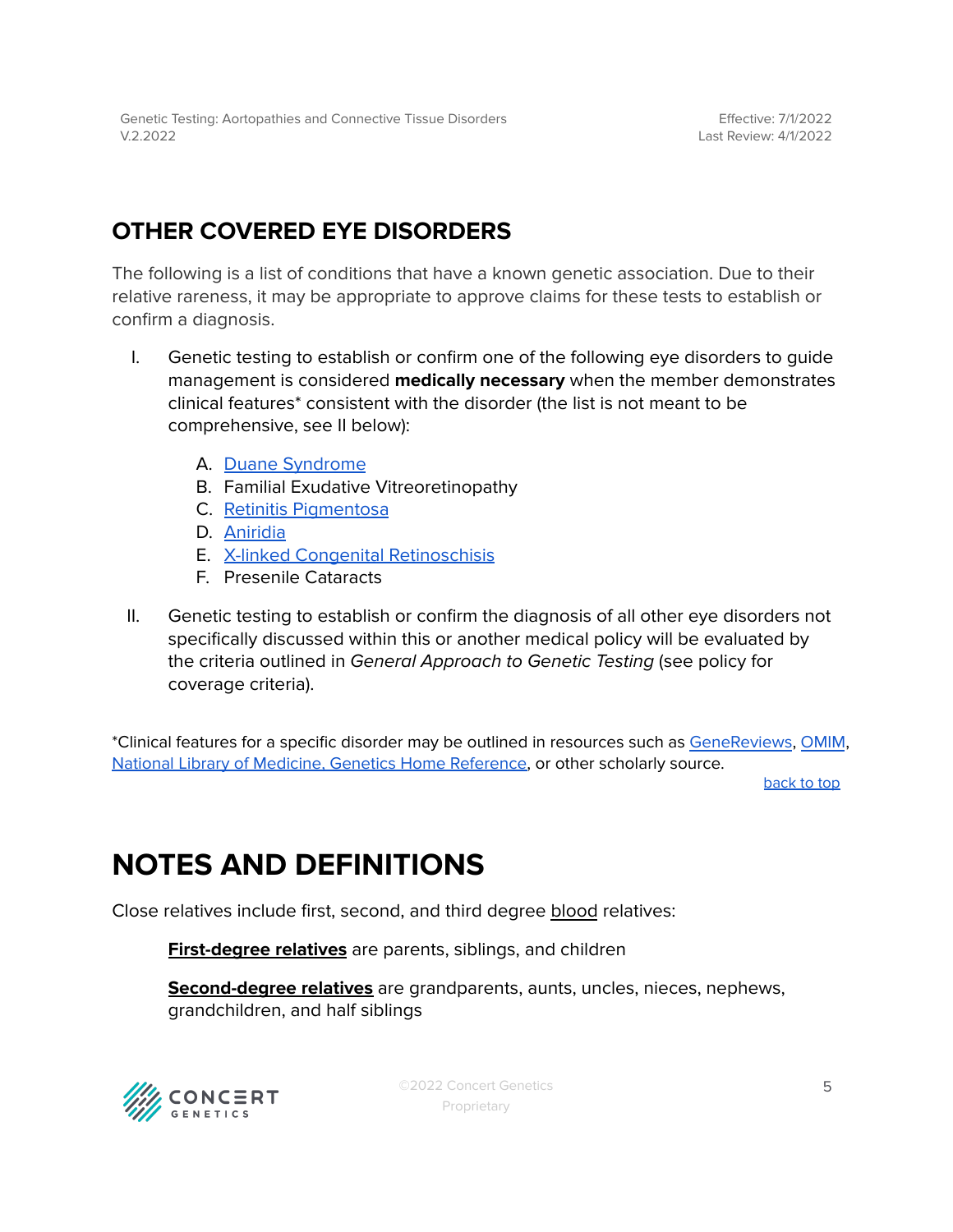**Third-degree relatives** are great grandparents, great aunts, great uncles, great grandchildren, and first cousins

**Age-related Macular Degeneration (AMD)** is the leading cause of blindness and irreversible vision loss among older adults (>65 years).

**Retinal dystrophies (RDs)** are degenerative diseases of the retina which have marked clinical and genetic heterogeneity. Vision impairment may vary from poor peripheral or night vision to complete blindness, and severity usually increases with age.

**RPE65 (retinal pigment epithelium-specific protein 65-kD) gene** encodes the RPE54 protein is an all translate-retinal isomerase, a key enzyme expressed in teh retinal pigment epithelium (RPE) that is responsible for regeneration of 11-cis-retinol in teh visual cycle.

**Gene Therapies** are treatments that change the expression of genes to treat disease, eg, by replacing or inactivating a gene that is not functioning properly or by introducing a new gene. Genes may be introduced into human cells through a vector, usually a virus.

[back](#page-1-0) to top

## **CLINICAL CONSIDERATIONS**

The purpose of genetic testing of asymptomatic individuals with risk of developing age-related macular degeneration is to identify single nucleotide variants for primary prevention or earlier detection of disease for more timely intervention to affect course of disease progression. Patients may be referred from primary care to an ophthalmologist or medical geneticist for investigation and management of age-related macular degeneration. In all cases, the patient should receive counseling from a physician with expertise in inherited disease of a genetic counselor. Whenever clinical findings suggest the presence of an inherited eye disease, the treating ophthalmologist should either discuss the potential value of genetic testing with their patient and order the appropriate tests (if any) or should offer a referral to another physician or counselor with expertise in the selection and interpretation of genetic tests. Treating physicians should also ensure that their patients receive a written copy of their genetic test results.



©2022 Concert Genetics Proprietary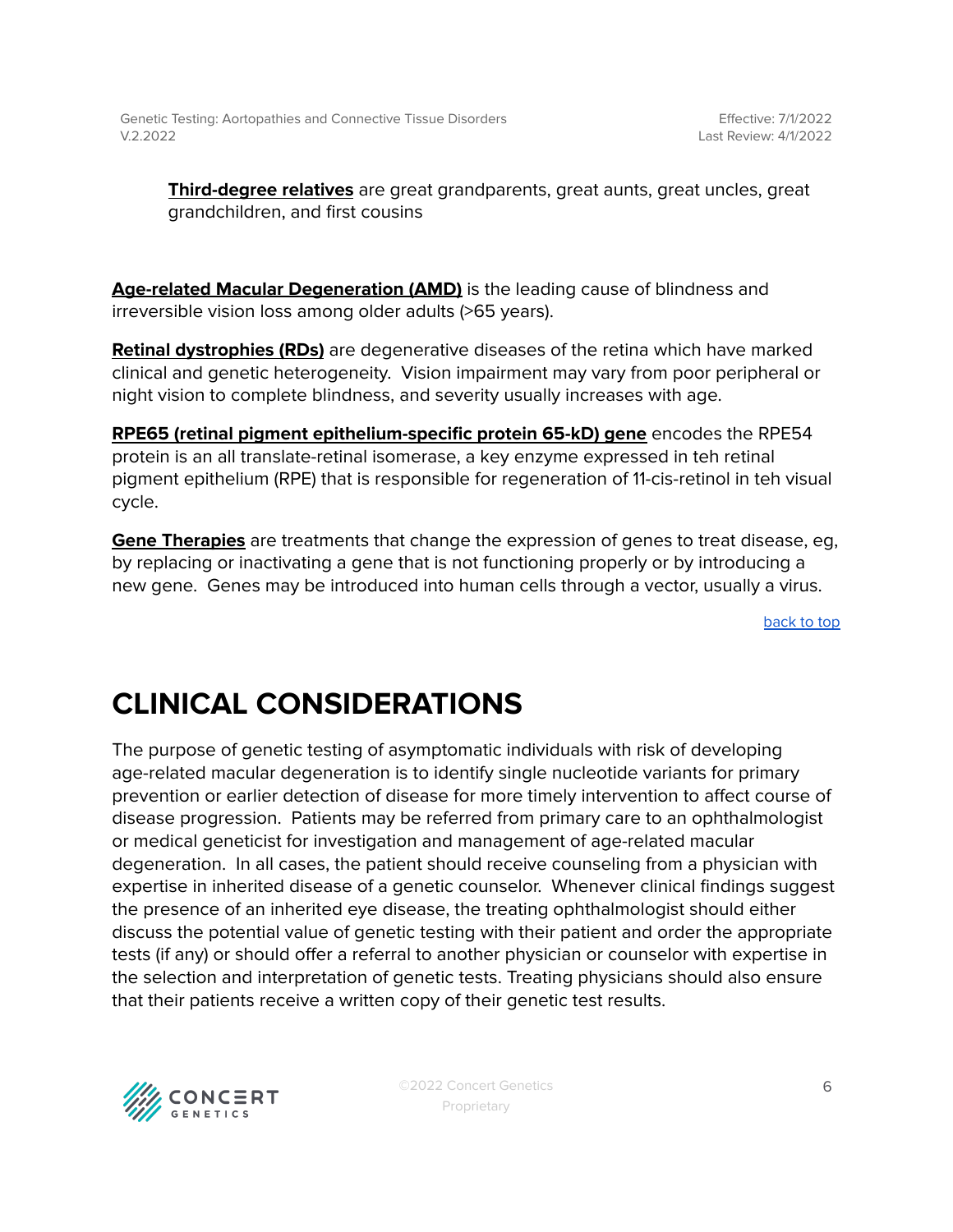Genetic testing is required to detect the presence of pathogenic or likely pathogenic variants in the RPE65 gene in individuals with documented vision loss. By definition, pathogenic or likely pathogenic variant(s) must be present in both copies of the RPE65 gene to establish a diagnosis of biallelic RPE65-mediated inherited retinal dystrophy. Next-generation sequencing and Sanger sequencing typically cannot resolve the phase (eg, trans vs.cis configuration) when two RPE65 pathogenic or likely pathogenic variants are detected. In this scenario, additional documentation of the trans configuration is required to establish a diagnosis of biallelic RPE65-mediated inherited retinal dystrophy.

In all cases, the patient should receive counseling from a physician with expertise in inherited disease of a genetic counselor. Whenever clinical findings suggest the presence of an inherited eye disease, the treating ophthalmologist should either discuss the potential value of genetic testing with their patient and order the appropriate tests (if any) or should offer a referral to another physician or counselor with expertise in the selection and interpretation of genetic tests. Treating physicians should also ensure that their patients receive a written copy of their genetic test results.

[back](#page-1-0) to top

### **BACKGROUND AND RATIONALE**

#### **Practice Guidelines and Position Statements**

#### American Academy of Ophthalmology (AAO)

The American Academy of Ophthalmology (AAO) Task Force on Genetic Testing published the following recommendations for genetic testing of inherited eye diseases (2014):

- 1. Offer genetic testing to patients with clinical findings suggestive of a Mendelian disorder whose causative gene(s) have been identified. If unfamiliar with such testing, refer the patient to a physician or counselor who is. In all cases, ensure that the patient receives counseling from a physician with expertise in inherited disease or a certified genetic counselor.
- 2. Use Clinical Laboratories Improvement Amendments– approved laboratories for all clinical testing. When possible, use laboratories that include in their reports estimates of the pathogenicity of observed genetic variants that are based on a

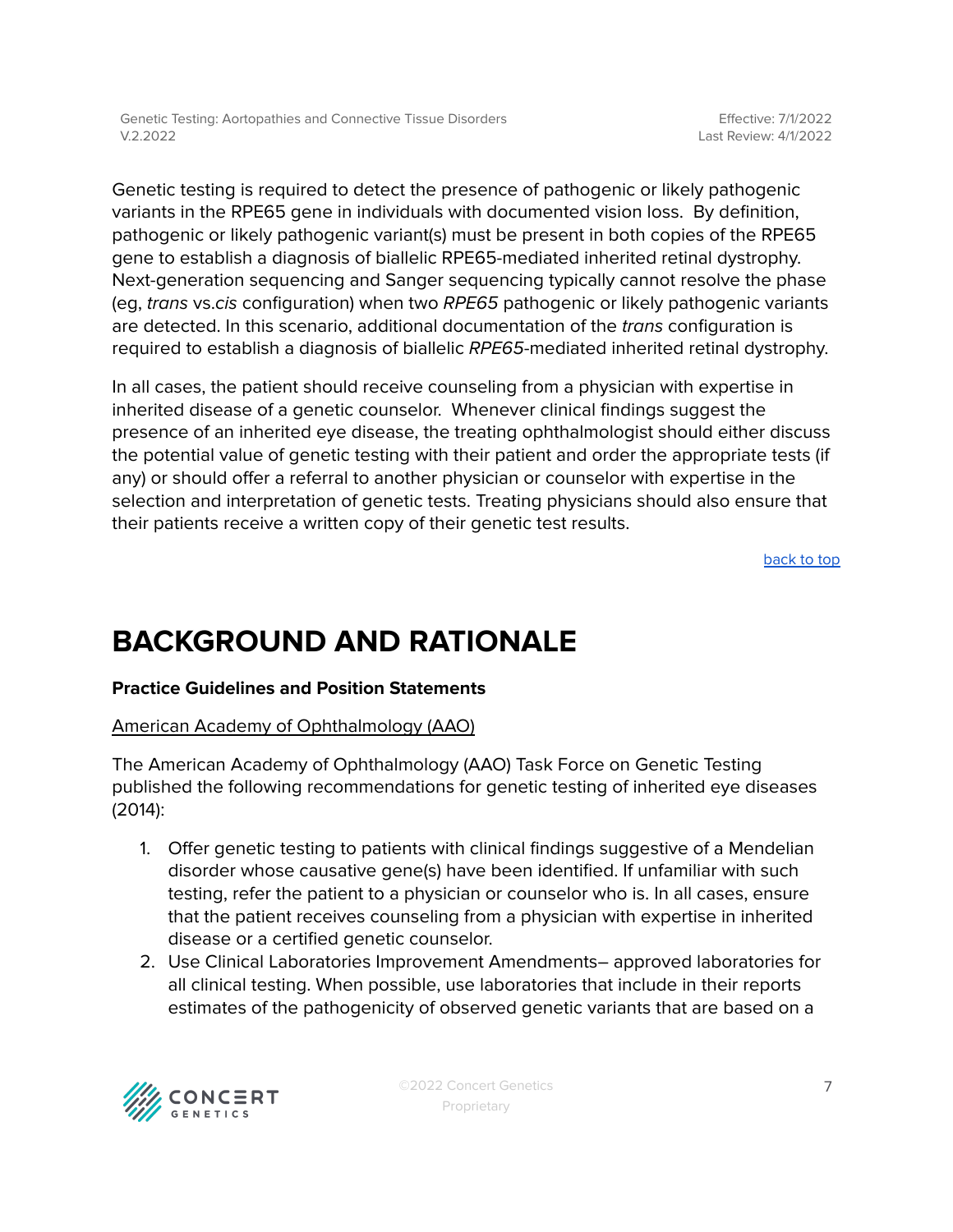review of the medical literature and databases of disease-causing and non–disease-causing variants.

- 3. Provide a copy of each genetic test report to the patient so that she or he will be able independently to seek mechanism-specific information, such as the availability of gene-specific clinical trials, should the patient wish to do so.
- 4. Avoid direct-to-consumer genetic testing and discourage patients from obtaining such tests themselves. Encourage the involvement of a trained physician, genetic counselor, or both for all genetic tests so that appropriate interpretation and counseling can be provided.
- 5. Avoid unnecessary parallel testing— order the most specific test(s) available given the patient's clinical findings. Restrict massively parallel strategies like whole-exome sequencing and whole-genome sequencing to research studies conducted at tertiary care facilities.
- 6. Avoid routine genetic testing for genetically complex disorders like age-related macular degeneration and late-onset primary open-angle glaucoma until specific treatment or surveillance strategies have been shown in 1 or more published prospective clinical trials to be of benefit to individuals with specific disease-associated genotypes. In the meantime, confine the genotyping of such patients to research studies.
- 7. Avoid testing asymptomatic minors for untreatable disorders except in extraordinary circumstances. For the few cases in which such testing is believed to be warranted, the following steps should be taken before the test is performed: (1) the parents and child should undergo formal genetic counseling, (2) the certified counselor or physician performing the counseling should state his or her opinion in writing that the test is in the family's best interest, and (3) all parents with custodial responsibility for the child should agree in writing with the decision to perform the test.

#### American Society of Retina Specialists (ASRS)

American Society of Retina Specialists published special correspondence on the use of genetic testing in the management of patients with age-related macular degeneration (2017), which made the following conclusions:

1. Age-related macular degeneration genetic testing may provide information on the progression rates from intermediate to advanced AMD. However, before ordering this testing, retina specialists should be aware of the following:

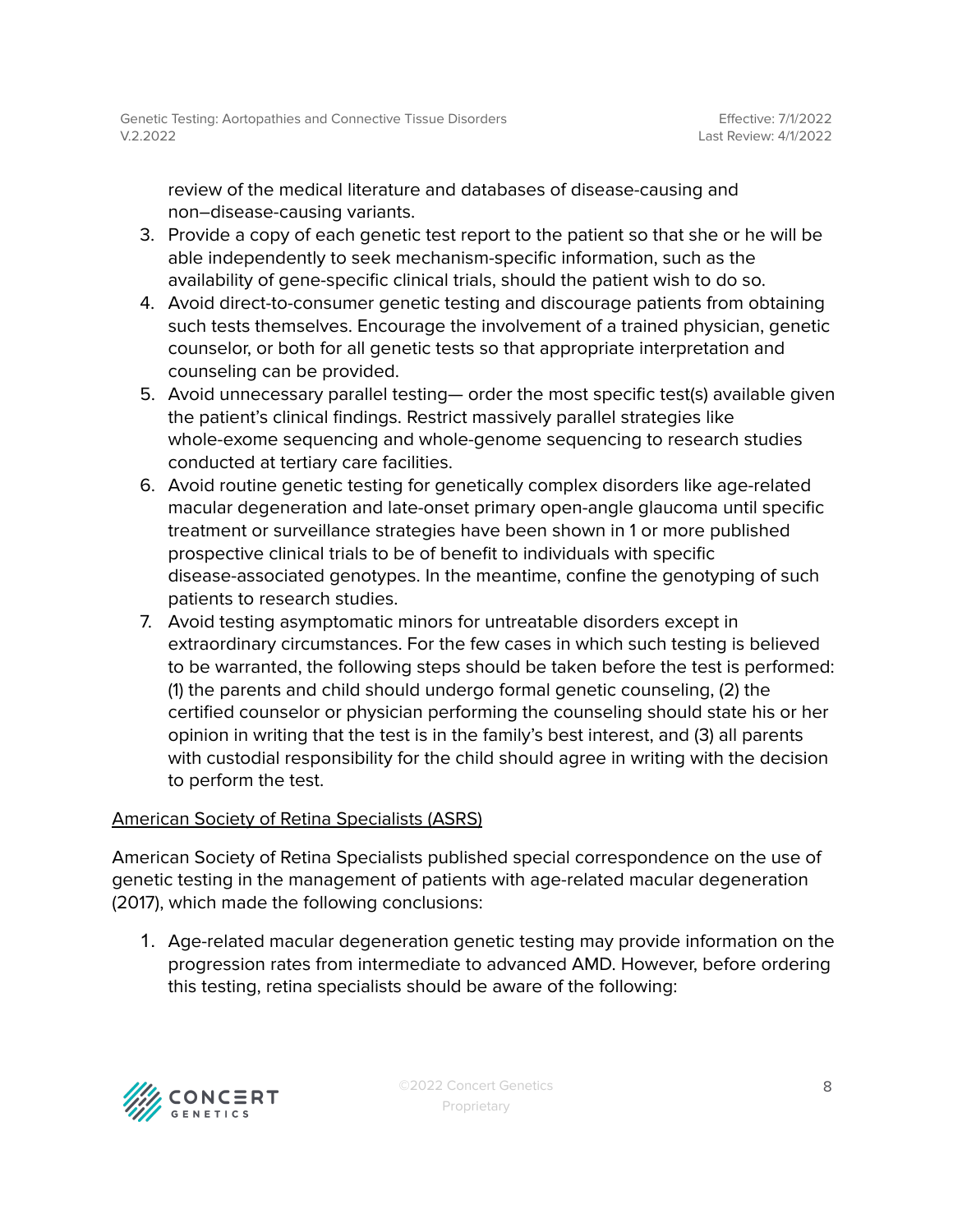- a. Testing should be performed only at Clinical Laboratory Improvement Amendments–certified laboratories with expertise in genetic sequencing. Because of the high variability in the results, direct-to-consumer (DTC) AMD genetic testing that does not meet this standard is not recommended.
- b. Interpretation of the results of AMD genetic testing is complex.
- c. At present, there is no clinical evidence that altering the management of genetically higher risk progression patients, for example, with more frequent office visits and/or improved lifestyle changes, results in better visual outcomes for these patients compared with individuals of lower genetic susceptibility. As such, prospective studies are needed before patient care is modified.
- 2. Age-related macular degeneration genetic testing at present in patients with neovascular AMD does not provide clinically relevant information regarding response to anti-vascular endothelial growth factor (VEGF) treatment and is not recommended for this purpose.
- 3. Although genetic testing to determine the optimal nutritional supplementation may in the future prove useful, at present there is insufficient data to support the use of genetic testing in patients with AMD prior to recommendation of current Age-Related Eye Disease Study (AREDS) nutritional supplement use.

#### U.S. Food and Drug Administration (FDA)

The FDA issued an approval letter on December 18, 2017 for Luxturna stating, "Under this license, you are authorized to manufacture the product voretigene neparvovec-rzyl, which is indicated for the treatment of patients with confirmed biallelic RPE65 mutation-associated retinal dystrophy."

#### National Institute for Health and Care Excellence

The National Institute for Health and Care Excellence published guidance for the use of voretigene neparvovec for treating inherited retinal dystrophies caused by RPE65 gene mutations, which stated the following:

1.1 Voretigene neparvovec is recommended, within its marketing authorisation, as an option for treating RPE65-mediated inherited retinal dystrophies in people with vision loss caused by inherited retinal dystrophy from confirmed biallelic RPE65 mutations and who have sufficient viable retinal cells. It is recommended only if the company provides voretigene neparvovec according to the commercial arrangement.

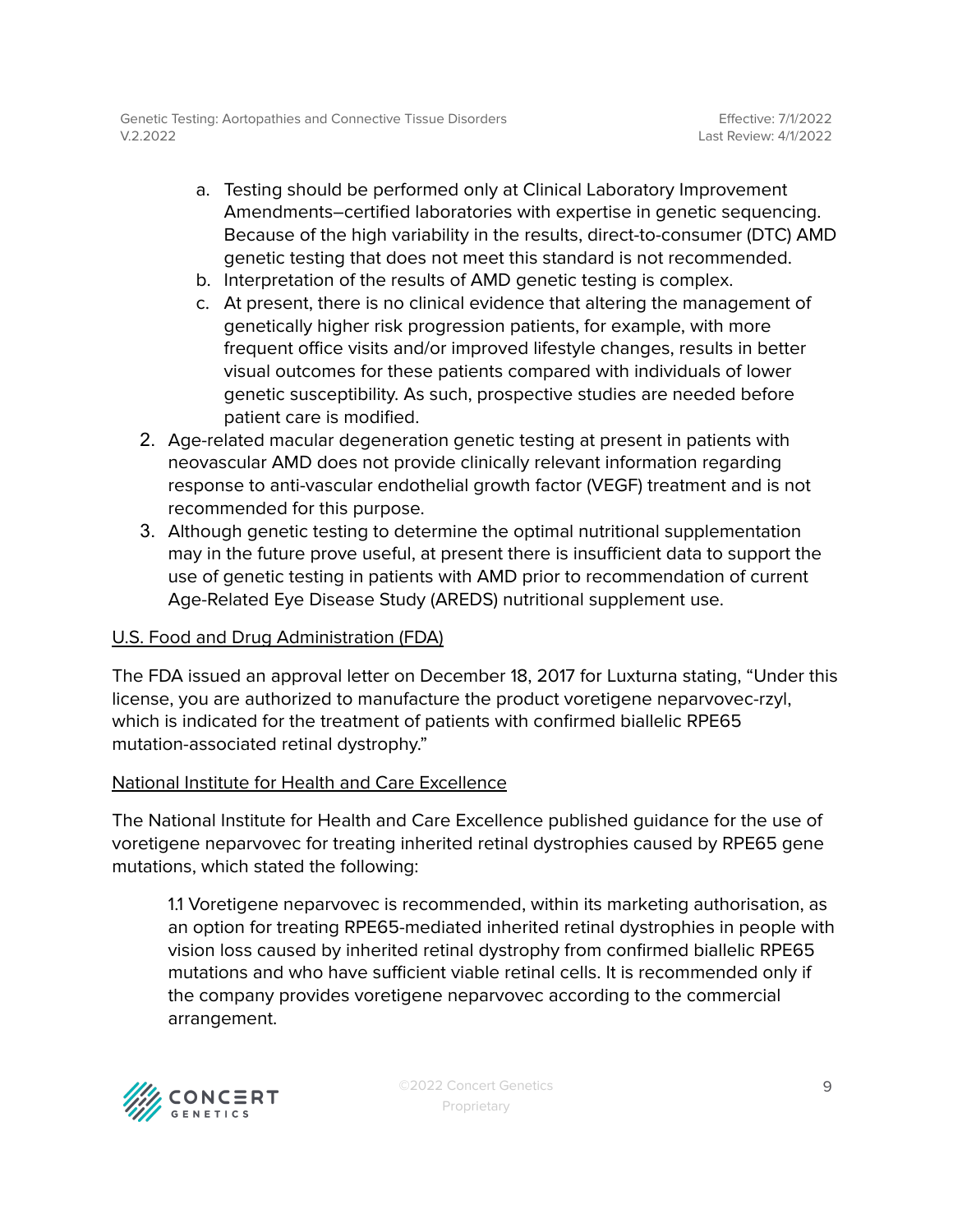The committee noted that, "RPE65-mediated inherited retinal dystrophies are rare and serious. They involve progressive loss of vision. This ultimately leads to near-total blindness, and severely affects the quality of life of people with the condition, and their families and carers. Current treatment is supportive care. Clinical trial evidence shows that, in the short term, voretigene neparvovec improves vision and prevents the condition from getting worse. There is no long-term clinical evidence, but it is biologically plausible that the treatment effect is likely to continue for decades. Some assumptions in the economic modelling are uncertain, particularly around the utility values and how long the treatment effect lasts. Despite the uncertainties, voretigene neparvovec is likely to provide important clinical benefits for people with RPE65-mediated inherited retinal dystrophies, and is considered an appropriate use of NHS resources within the context of a highly specialised service. It is therefore recommended for use in the NHS."

[back](#page-1-0) to top

### <span id="page-9-0"></span>**REFERENCES**

1. American Academy of Ophthalmology Task Force on Genetic Testing. Recommendations for Genetic Testing of Inherited Eye Diseases - 2014. Accessed 11/11/2021.

[https://www.aao.org/clinical-statement/recommendations-genetic-testing-of-inherite](https://www.aao.org/clinical-statement/recommendations-genetic-testing-of-inherited-eye-d) [d-eye-d](https://www.aao.org/clinical-statement/recommendations-genetic-testing-of-inherited-eye-d)

- 2. Csaky KG SA, Kaiser PK, et al. The Use of Genetic Testing in the Management of Patients with Age-Related Macular Degeneration: American Society of Retina Specialists Genetics Task Force Special Report. 2017. Accessed November 2, 2020. [https://www.asrs.org/content/documents/articleasrstaskforcereportjvrd117.pdf.](https://www.asrs.org/content/documents/articleasrstaskforcereportjvrd117.pdf)
- 3. Chew EY, Klein ML, Clemons TE, et al. No clinically significant association between CFH and ARMS2 genotypes and response to nutritional supplements: AREDS report number 38. Ophthalmology. 2014;121(11):2173-2180. doi:10.1016/j.ophtha.2014.05.008
- 4. US Food & Drug Administration. Approval Letter LUXTURNA. December 19, 2017. Accessed November 2, 2020. <https://www.fda.gov/media/109487/download>.
- 5. National Institute for Health and Care Excellence (NICE). Voretigene neparvovec for treating inherited retinal dystrophies caused by RPE65 gene mutations [HST11]. October 2019. Accessed November 2, 2020.[http://nice.org.uk/guidance/hst11.](http://nice.org.uk/guidance/hst11)